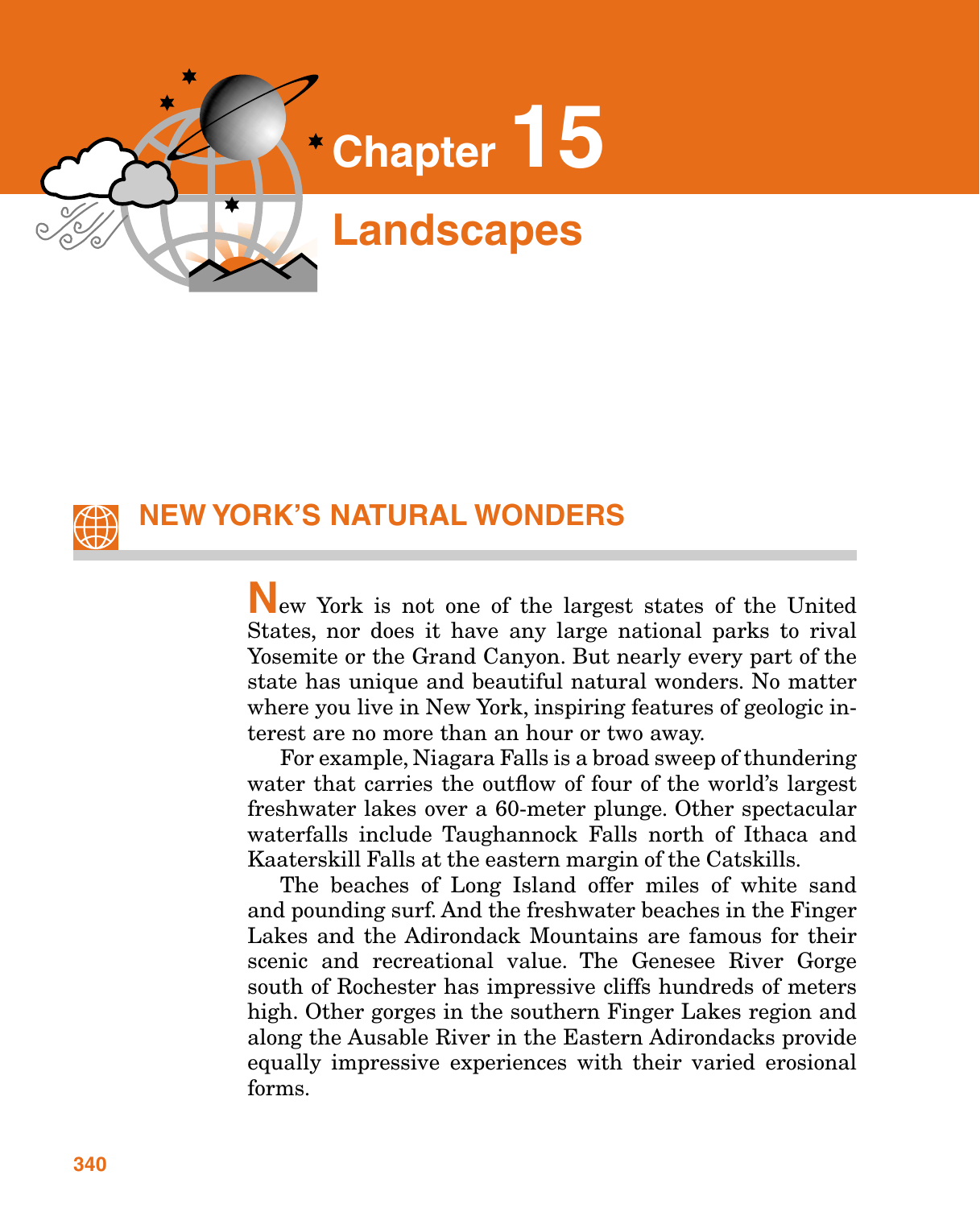

**Figure 15-1** The Hudson River passes through the Hudson Highlands near the center of this photograph. Many people consider this part of the Hudson one of the most scenic river passages in the nation.

The high peaks of the Adirondacks and natural limestone caverns of the Catskills are scenic travel destinations. The passage of the Hudson River through the Hudson Highlands (Figure 15-1) and cliffs of the Palisades make the Hudson one of America's most scenic rivers.

# **WHAT ARE LANDSCAPES?**

**A**landscape is the general shape of the land surface. Landscapes include a variety of topographic features related to the processes that shaped the surface. For example, New York's glaciated landscapes include such diverse landforms as U-shaped valleys; rounded, grooved, and polished bedrock surfaces; drumlins and moraines. A landform is a single feature of a landscape. Landscapes are generally made of a variety of related landforms such as mountains, valleys, and river systems. Geological structures are major influences on landscapes. Figure 15-2 on page 342 shows how folding affects a landscape. Most land areas can be divided into regions that have similar landforms.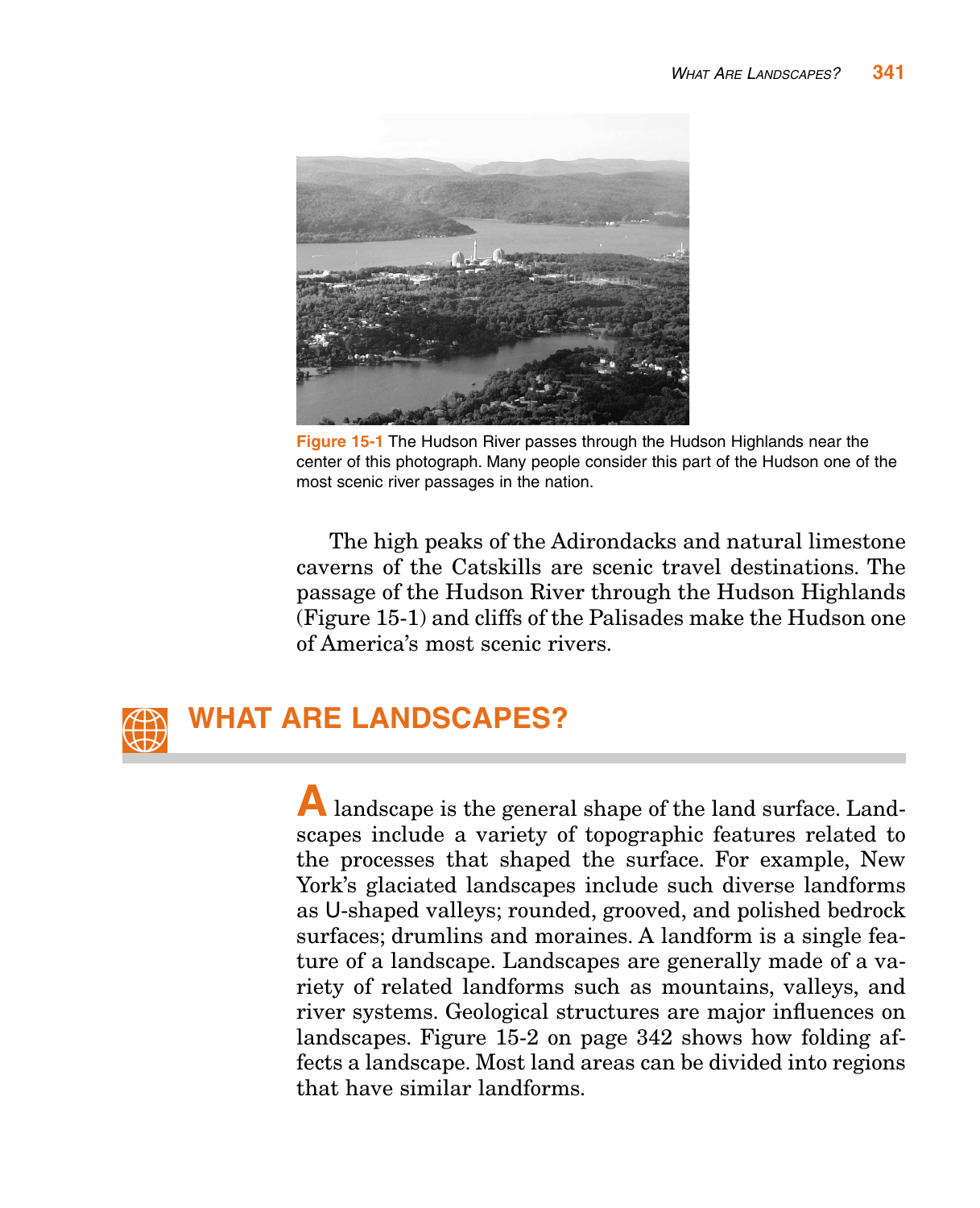

**Figure 15-2** Folds in the rock layers have played an obvious role in shaping this Utah landscape.

# **ACTIVITY 15-1 LOCAL LANDFORMS**

Collect or take photographs of notable landforms in and near your community. You can use original photographs, travel brochures, or images from the Internet. For each landform, write one to four sentences about the processes that formed it.

Most geologists think of a landscape as the product of geological events over hundreds, thousands, or even millions of years. Some events are building processes such as uplift, volcanic eruptions, and glacial deposition. Other equally important events, such as weathering and erosion, wear down the land surface. Therefore, landscapes are the surface expressions of opposing geological processes.



Most landscape regions can be classified as plains, plateaus, or mountains. Figure 15-3 shows New York State has examples of all three. **Plains** are usually relatively flat. That is, the range of elevations is small. Hill slopes are gentle and streams commonly meander over broad floodplains.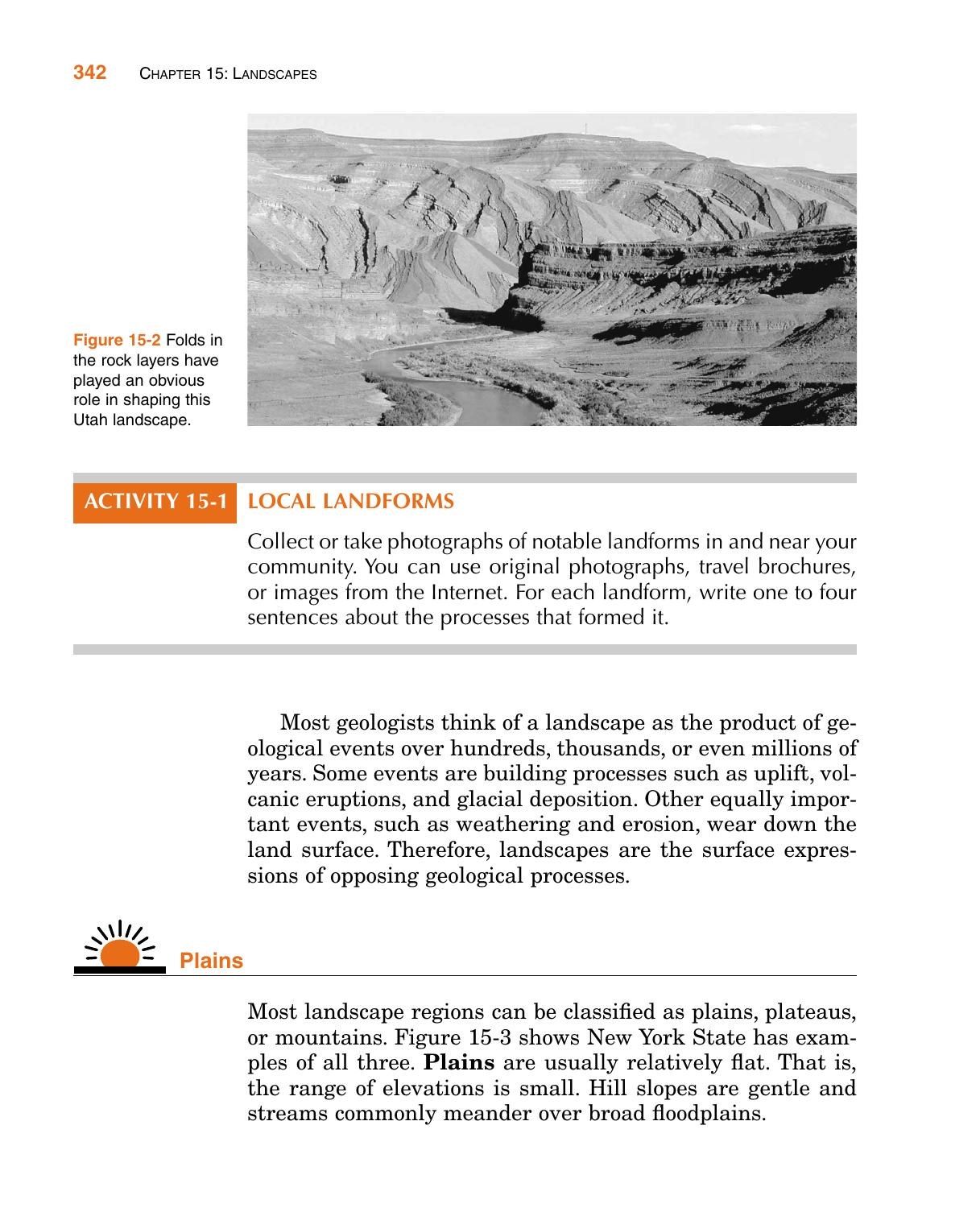

Plateau landscape

**Figure 15-3** Based on their elevation and underlying bedrock structure, most landscapes can be classified as plains, plateaus, or mountains. Mountain landscapes have the greatest differences in elevation, reflecting their variable rock types and complex structures. The lower relief of plateaus and plains may be due to long-term erosion, or it may be due to flat-lying, sedimentary rocks.

The bedrock underlying plains can be any kind of rock that has been in place long enough to be eroded to a low level. Shale and other layered sedimentary rocks are especially common in plains landscapes. Soils tend to be thick and stable due to the low gradients. Much of the Mississippi Valley and central part of the United States is a plains landscape that is mostly underlain by flat layers of relatively soft sedimentary rock.



**Plateau** landscapes have more relief than plains but they are not as rugged as mountain landscapes. **Relief** is the difference in elevation from the highest point to the lowest point on the land surface. Some sources use the term tableland as a synonym for plateau. Indeed, some plateaus look like relatively level areas that are nearly as flat as plains but at a much higher elevation.

Parts of the Colorado Plateau of Arizona and Utah look like a plains landscape that has been pushed up more than 1000 meters. The Columbia Plateau of eastern Oregon was built up by fluid lava flows that spread over great distances. Flat-lying, sedimentary rocks underlie most plateaus, including the Colorado Plateau.

Landforms in the eastern part of the United States are generally more rounded than those in dryer areas of the West. Therefore, the Appalachian Plateau, the largest plateau in the eastern United States, is mostly a region of rolling hills.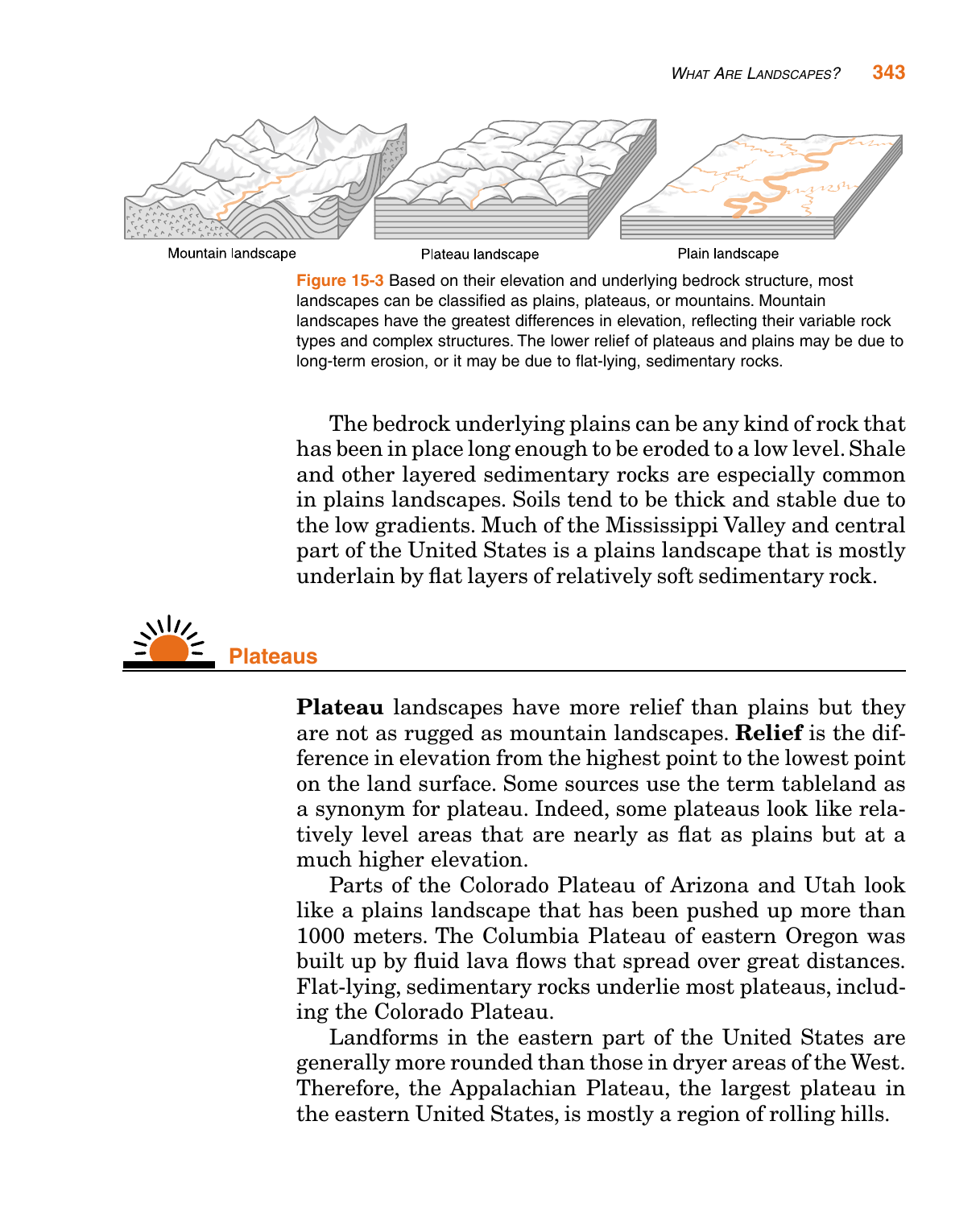**Figure 15-4** These mountains in Alaska shows the great differences in elevation in mountain landscapes, which are often a result of differences in rock types and complex geologic structures.





**Mountain** landscapes have the greatest relief. Figure 15-4 shows a rugged mountain region in Alaska. Variations in rock types, which are common in mountain areas, often include hard metamorphic and igneous rocks as well as weaker kinds of rock. The harder rocks are usually found in the highest areas, and the weaker rocks have been eroded to make deep valleys.

Tectonic uplift and deformed rock structures such as folds and faults contribute to the complexity and relief of mountain landscapes. A close look at the rocks in any major mountain area, such as the Rockies, the Alps, or the Himalayas, is likely to reveal a complex geologic history and a wide variety of rock types. Figure 15-5 shows the major landscape regions of the United States.

# **WHAT FACTORS INFLUENCE LANDSCAPE DEVELOPMENT?**

**The factors that influence landscapes are geologic and cli**matic. Geologic factors include crustal movement, rock type, and geologic structures. The major climatic factor in landscape development is the annual precipitation.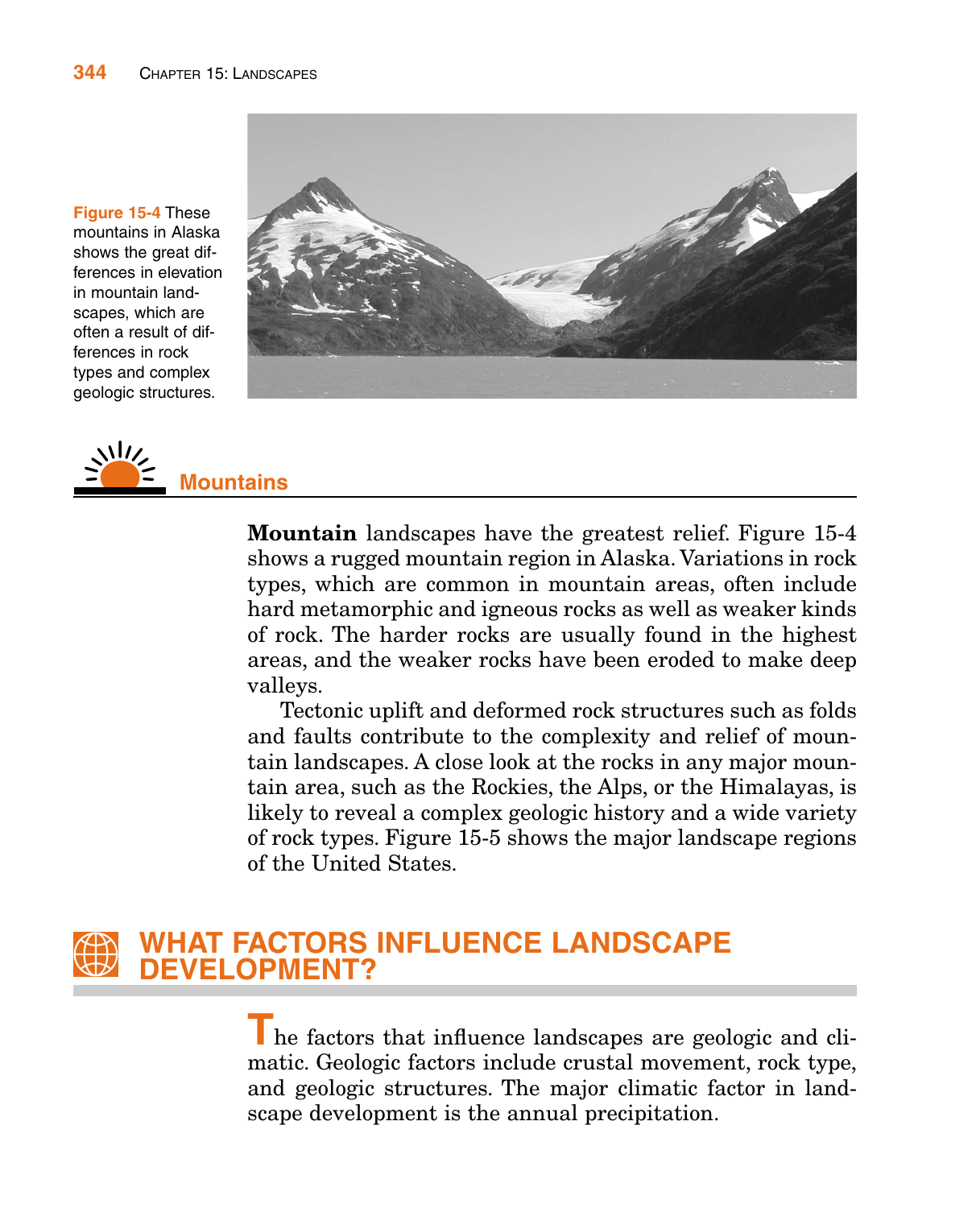

**Figure 15-5** Landscape regions of the United States include plains, plateaus, and mountains.



Among geologic factors, vertical movement of Earth's crust is very important. Where Earth's crust is being pushed up, high peaks and deep valleys characterize young mountain ranges, such as the Himalayas of Asia. Rapid uplift and steep slopes also result in rapid erosion. Rivers that drain the great Himalayas carry more sediment into the oceans than rivers from any comparable area of Earth's surface.

The characteristics of rock types, especially their resistance to weathering and erosion, are very important in landscape development. The hardest rocks of any area usually are found at the highest land elevations. In places where some bedrock is more resistant to weathering and erosion than others, ridges tend to follow the hardest rock types. Valleys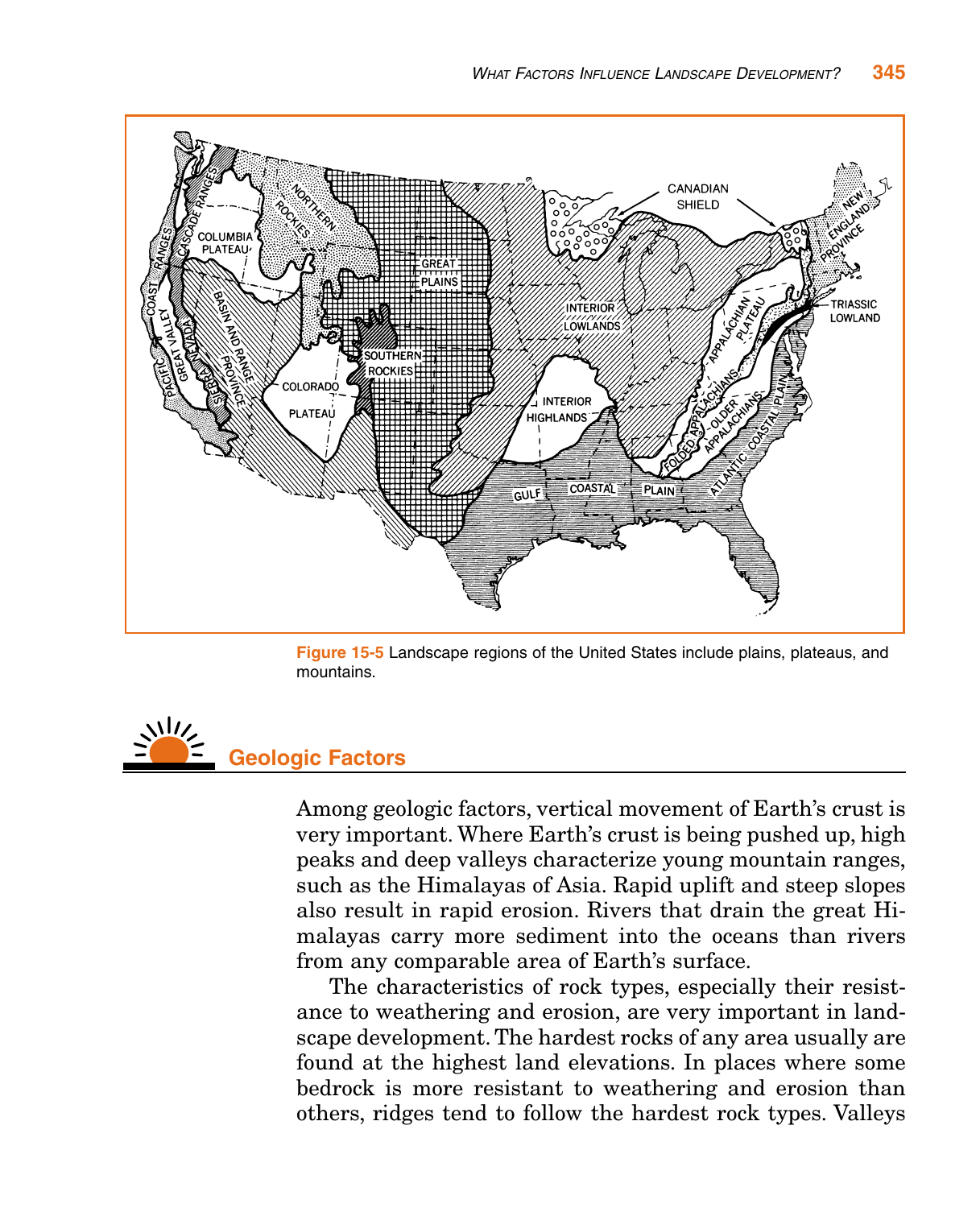in these areas generally follow the softer and/or fractured rock.

A major landform called the Niagara Escarpment runs from the Niagara River south of Lake Ontario across much of western New York State. An **escarpment** is a steep slope or a cliff of resistant rock that marks the edge of a relatively flat area. The Niagara Escarpment, which separates the lowlands along Lake Ontario from higher land to the south, owes its existence to a particularly hard sedimentary rock known as the Lockport Dolostone. (Dolostone is a sedimentary rock similar to limestone but with a slightly different mineral composition.) The Helderberg escarpment southwest of Albany and the steep eastern front of the Catskill Mountains are other notable New York State escarpment landforms. Figure 15-6 is a view across the Hudson River Valley toward the Catskill Mountains in the distance.

Geologic structures also influence landscapes.The Hudson Highlands, about 30 km north of New York City, is a block of Earth's crust that has been pushed up. (This can be seen in the background in Figure 15-1 on page 341.) The Highlands are bounded by geologic faults to the north and south. In addition, the Adirondack Mountains have been pushed up into a broad dome structure. The waves of hills of the Appalachian Plateau north of Harrisburg, Pennsylvania, are the direct results of large folds in the bedrock caused by compression of the crust. Faults are zones of crushed bedrock along which rel-



**Figure 15-6** Looking west across the Hudson Valley. The Catskill escarpment, which marks the edge of the Catskill Mountains, is visible in the distance.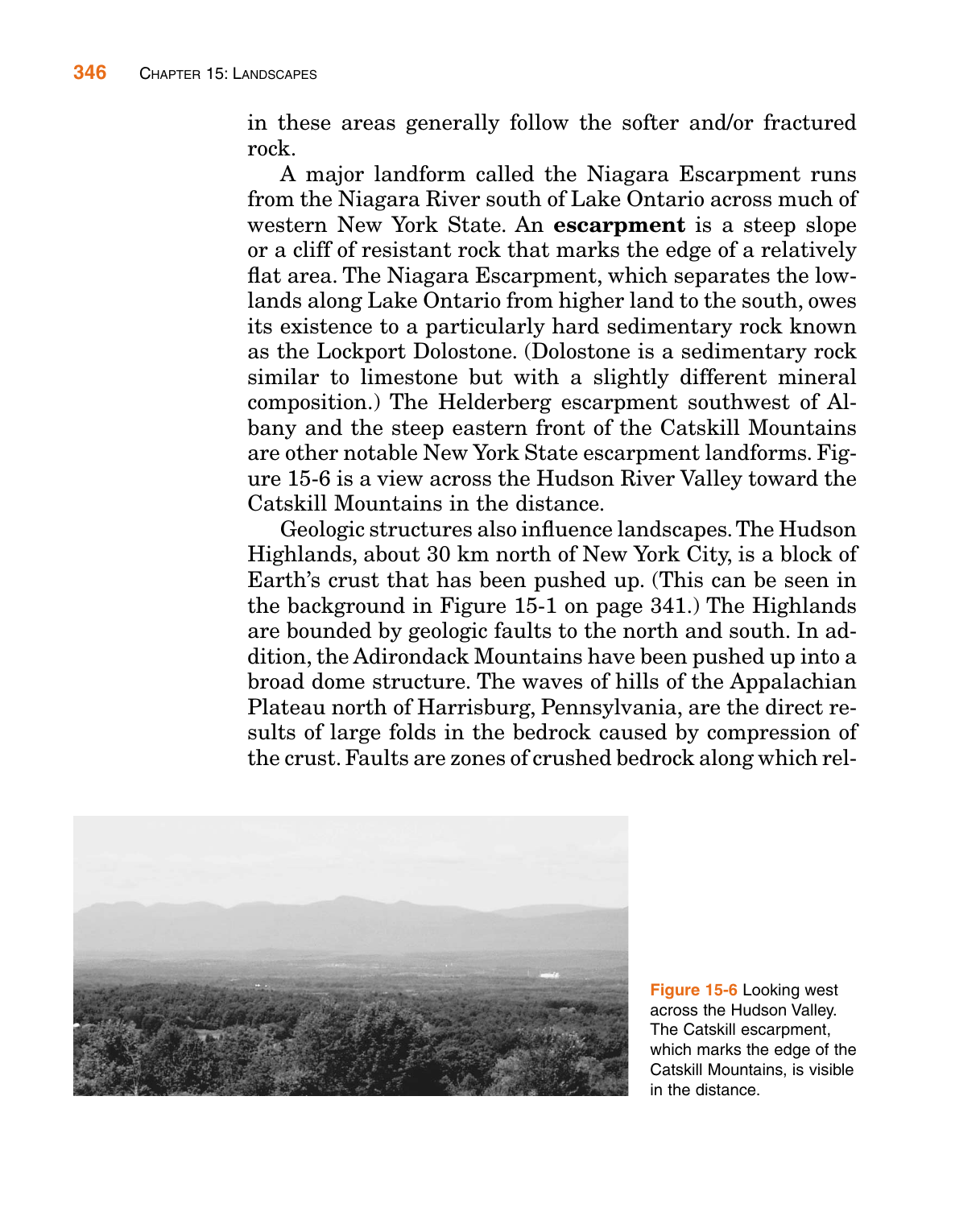ative movement has occurred. These lines of weakened rock influence the course of streams and enable rapid erosion. The zigzag route of the Hudson River through the Hudson Highlands is probably a result of erosion along geologic faults. Faulting also controls the direction of many northeast-flowing streams in the high peaks region of the Adirondack Mountains.



Climate is the other major factor in landscape development. A humid climate favors chemical weathering, which produces rounded, less angular landforms. Most of the hill slopes of New York State are rounded and gentle because of the relatively humid climate. A moist climate also allows plants to grow and protect soil from erosion. Desert areas sometimes have a steplike profile, with flat hilltops and terraces separated by steep escarpments. Figure 15-7 is a desert area in southern Utah. Notice the cliffs and terraces that make up most of this landscape. Figure 15-8 on page 348 illustrates the contrast between the rounded shapes of a humid landscape and the angular features of many desert landscapes.

The climate of New York State does not change very much from place to place. All of New York has a moist, temperate, mid-latitude climate. Therefore the landscape differences in New York State are not the result of differences in climate.

**Figure 15-7** The angular, stepped profile of this area in Utah is due partly to the dry climate. With little plant cover, soil is washed away in summer thunderstorms, leaving steep rocky slopes.

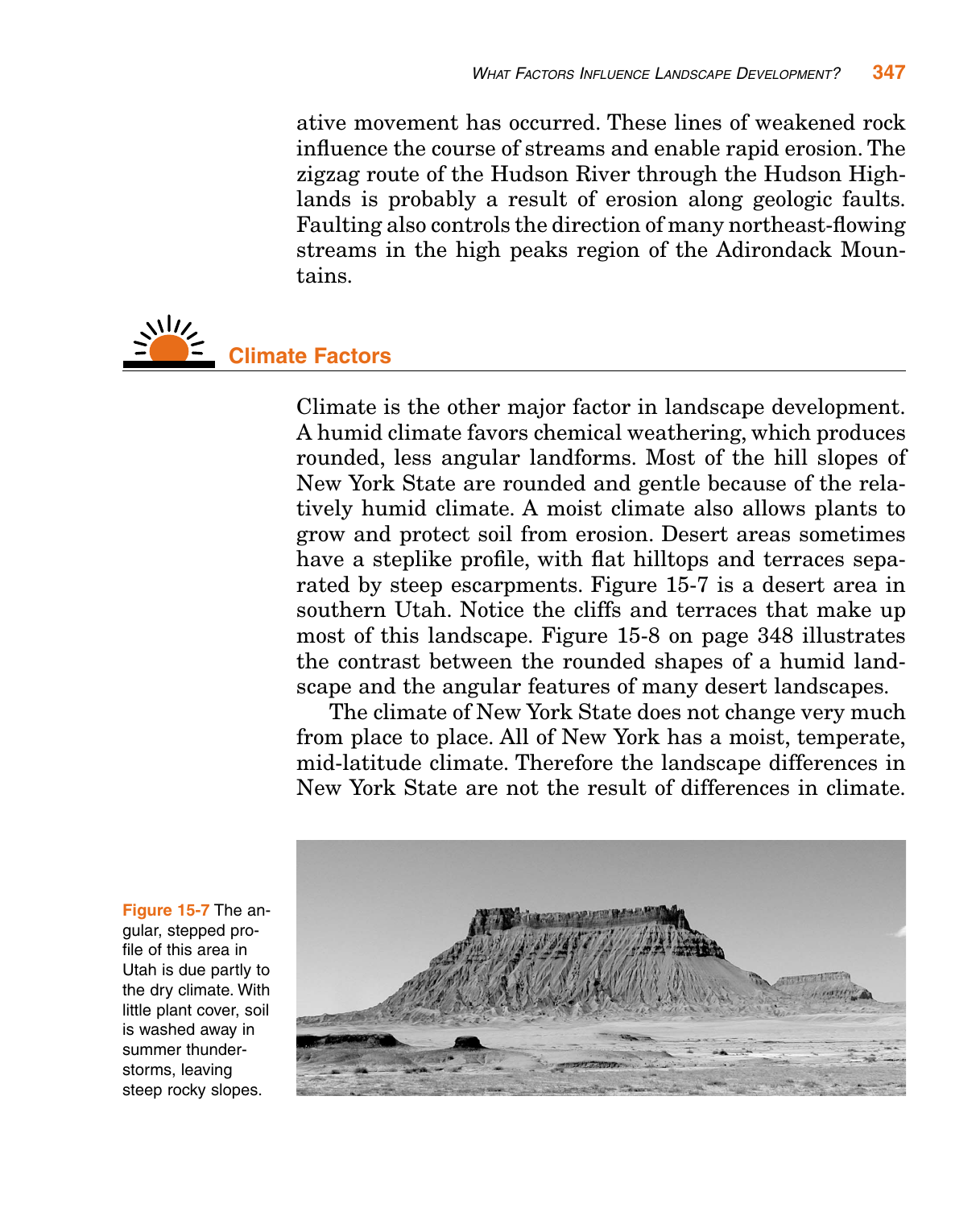

**Figure 15-8** Landforms in humid climates are generally more rounded than those in desert regions. In arid climates, there are few plants to hold soil in place, so weak rocks are exposed to rapid erosion and slopes are more stepped and angular.

The variations seen in the New York landscape are caused by geological factors.

# **WHAT ARE THE LANDSCAPES OF NEW YORK STATE?**

**F**igure 15-9 is the Generalized Landscape Regions map from the *Earth Science Reference Tables* that shows the landscape regions of New York State. This map can be used along with the Generalized Bedrock Geology map also in the *Reference Tables* to locate cities and other geographic features on the landscape map. For example, looking at the landscape region map and the bedrock geology map you can see that Watertown, Oswego, and Rochester are located in the Erie-Ontario Lowlands.

For such a small geographic region with a relatively uniform climate, New York has a remarkable variety of landscapes including plains, plateaus, and mountains. The boundaries between landscape regions are sometimes remarkably sharp and easy to see. For example, the eastern front of the Catskills is marked by a dramatic change in elevation from the lowlands along the Hudson River to a landscape nearly 1000 meters higher to the west. (See Figure 15-6 on page 346.) The Hudson Highlands are an uplifted block of land bounded by fault scarps both to the north and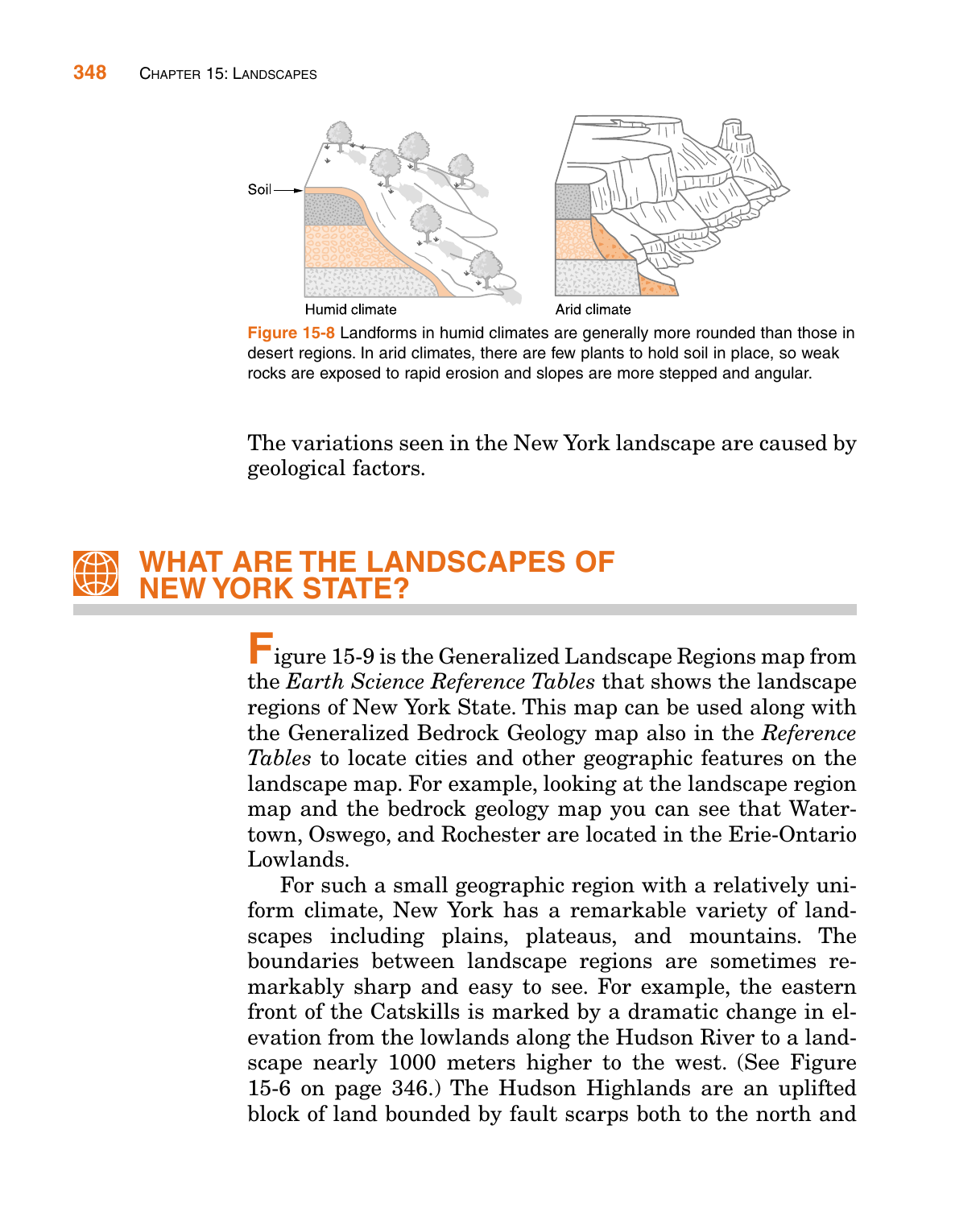

**Figure 15-9** The landscape regions of New York include plains, plateaus, and mountains. In addition, there are several regions difficult to classify. Boundaries between landscape regions often follow changes in elevation and rock types.

to the south. However, the long boundary between the Allegheny Plateau and the Erie-Ontario Lowlands in western New York is more subtle, and the exact position of the transition is not easy to see in most places.

#### **ACTIVITY 15-2 LANDSCAPE BOUNDARIES**

If you live near a landscape boundary, draw that boundary on a local road map. In what ways does the land look different on the two sides of the boundary?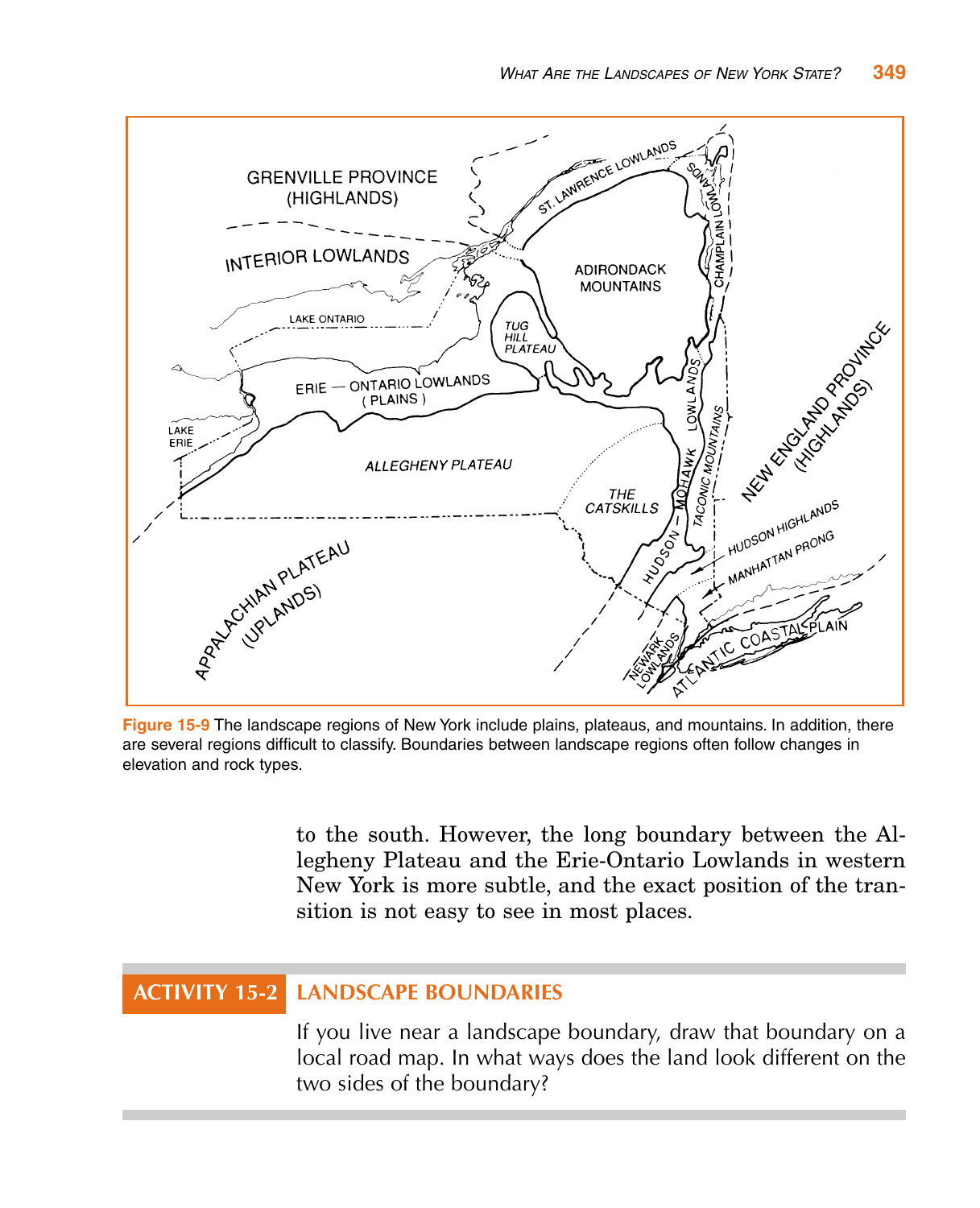

A tour of New York State might start at the eastern end of Long Island where glacial moraines give this part of the island its split, fish-tail shape as seen on maps. Two moraines, which mark the most southerly advance of the recent continental glacier, dominate Long Island. These moraines form east-west lines of low hills on an otherwise low-lying and flat plains landscape largely composed of sandy outwash sediments. Wind, longshore currents, and wave action deposit and shape the sandy beaches and dunes along the south shore.

On Long Island, only the western end is hard metamorphic bedrock visible at the surface. This is within the boundaries of New York City, which also includes the bedrock islands of Manhattan and Staten Island as well as the Bronx, which is built on the bedrock mainland of North America.



Continuing the journey upstream along the Hudson River, a traveler passes between the low region of the Newark Basin mostly hidden behind the higher cliffs named the Palisades and the rolling hills along the eastern side of the river. The Palisades themselves are composed of shallow intrusive igneous rock with a dark composition similar to basalt. Figure 15-10 shows the northern part of the Palisades.

**Figure 15-10** The Palisades is a shallow igneous intrusion that forms cliffs along the western shore of the Hudson River. The cliffs extend from the New Jersey shore opposite New York City northward about 50 km into New York State.

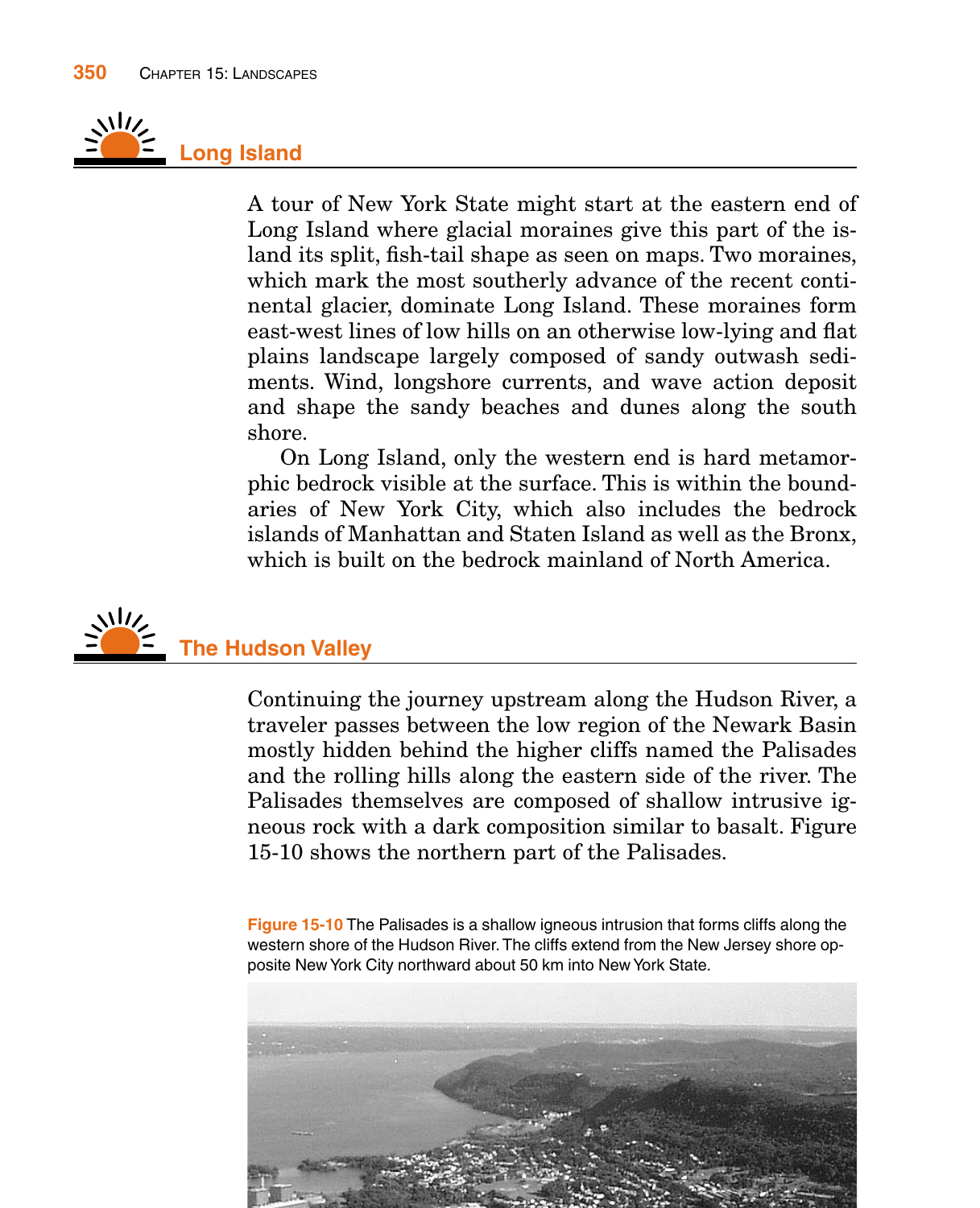Mostly on the east side of the Hudson River, the Taconic Mountains, the Hudson Highlands, and the Manhattan Prong are all underlain by very old metamorphic rock. This old rock gives them a complex landscape, but mostly without the steep slopes and high peaks of a true mountain landscape.



The Catskills rise above the western edge of the Hudson Valley. Although they are sometimes called the Catskill Mountains and they include some of the highest elevations in New York State, the Catskills are underlain by flat layers of sedimentary rock with rounded and even relatively flat summits. The Catskills are the higher, eastern end of the Allegheny Plateau, a large region of rolling hills that extends nearly to Lake Erie at the western end of the state. The Allegheny Plateau, an extension of the Appalachian Plateau, contains the Finger Lakes as well as other valleys deepened and U-shaped by the advancing continental glaciers.



Lakes Erie and Ontario, two of North America's Great Lakes, are bordered by a plains landscape that includes drumlins and other features of the ice ages. Local soils have a good mix of minerals due in part to the abundance of glacial till carried south from Canada. The lakes moderate the nearby climate of this agricultural region, extending the growing season. This plains landscape extends along the St. Lawrence River and around the Adirondack Mountains to join the valleys of the Hudson and Mohawk rivers.



Two landscape regions remain. The Tug Hill Plateau is a remote and sparsely populated highland that receives the greatest winter snowfalls in New York State.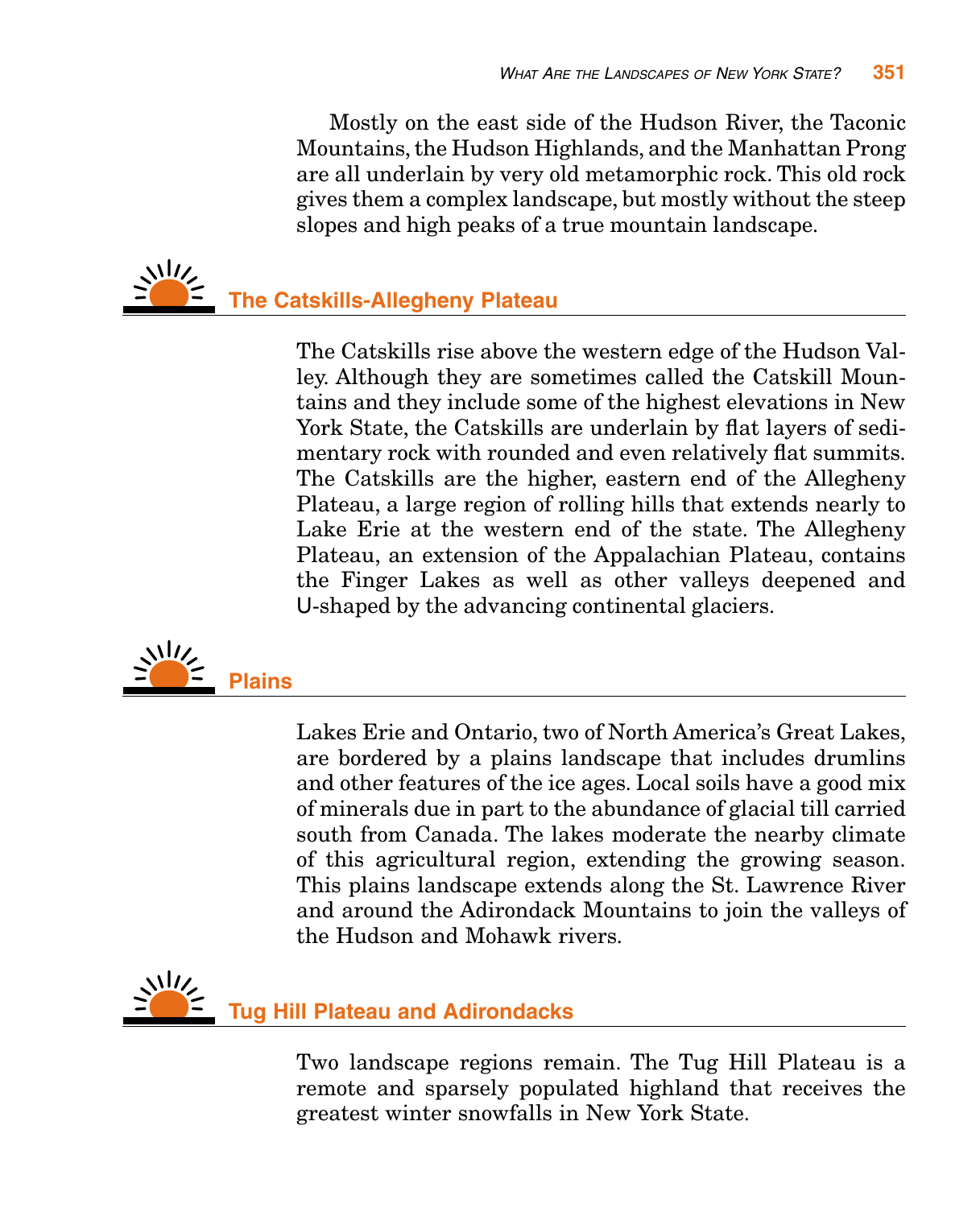The Adirondacks is New York's best example of a true mountain landscape. The land was pushed up onto a broad dome exposing at the surface ancient metamorphic rocks that were formed deep underground. Faulted stream valleys contribute to the mountain relief. The highest point in the state, Mt. Marcy, and some of the most scenic lakes are located in this region. Tourism is the mainstay of the economy since the area is too rugged and cold for good farming and it is too remote for commerce.

### **ACTIVITY 15-3 LANDFORMS OF NEW YORK STATE**

As a class, collect photographs from individuals, from travel brochures, or from the Internet, and attach them at their appropriate place on a large wall map of New York State. Select photographs that show landforms characteristic of the various landscape regions of New York.

A similar project can be conducted collecting photographs of landform in the United States and placing them on a map of the United States.

### **TERMS TO KNOW**

| landform<br>relief<br>plains<br>landscape | escarpment | mountain landscape | plateau |
|-------------------------------------------|------------|--------------------|---------|
|-------------------------------------------|------------|--------------------|---------|

## **CHAPTER REVIEW QUESTIONS**

- **1.** Which kind of landscape is not likely to be underlain by flat lying sedimentary rocks?
	- (1) lowlands (3) plateaus
		-
- 
- (2) plains (4) mountains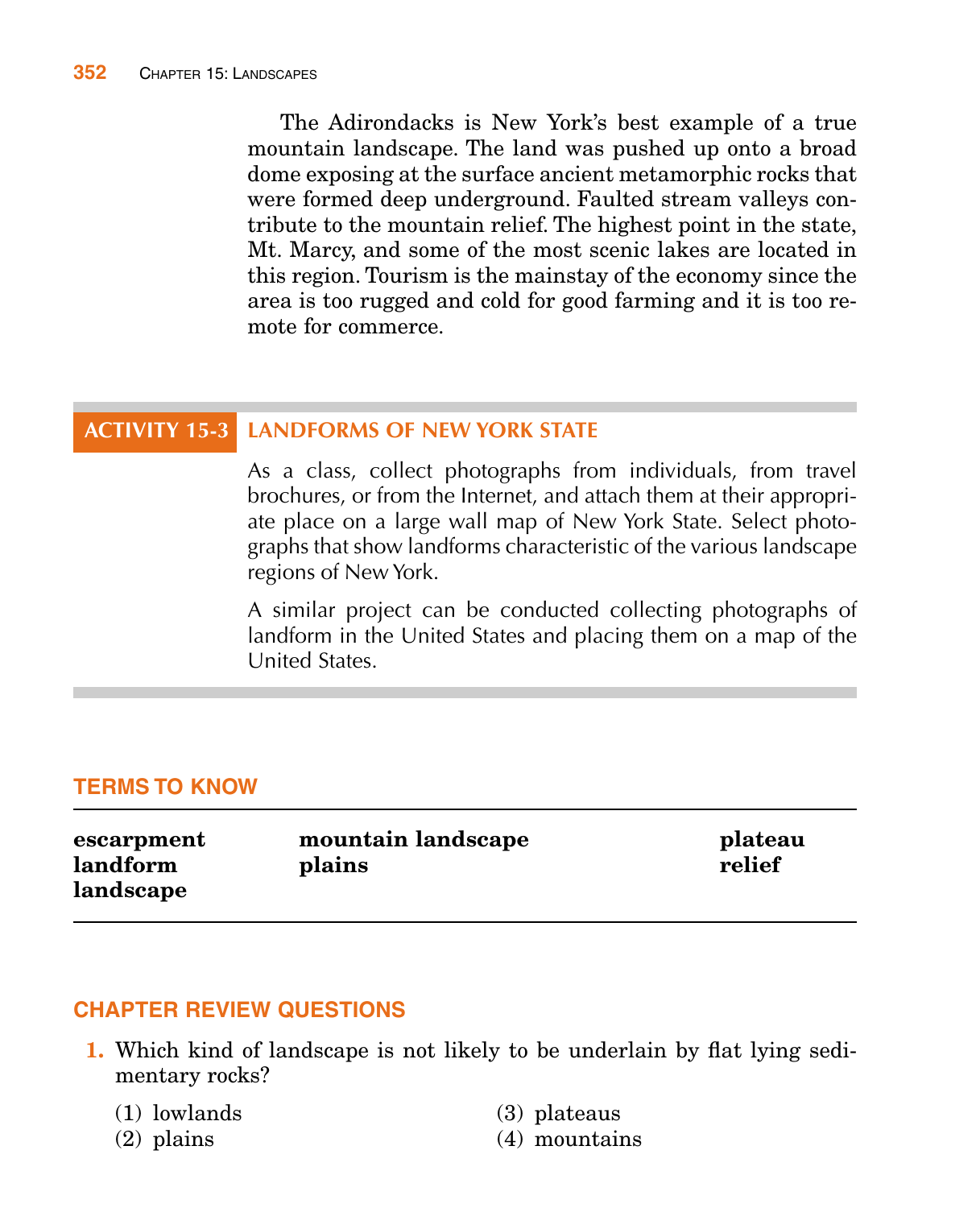- **2.** What kind of landscape region is often characterized by flat-lying layers of sedimentary rock that have been uplifted by forces within Earth without major folding and faulting, and then eroded to form deep stream valleys?
	-
	- (1) plains (3) mountains
	-
	- (2) plateaus (4) coastal lowlands
- **3.** The table below describes three landscape regions of the United States.

| Landscape | <b>Bedrock</b>                          | <b>Elevation/Slopes</b>                     | <b>Streams</b>                               |
|-----------|-----------------------------------------|---------------------------------------------|----------------------------------------------|
| A         | Faulted and folded<br>gneiss and schist | High elevation, steep<br>slopes             | High velocity, rapids                        |
| B         | Layers of sandstone and<br>shale        | Low elevation, gentle<br>slopes             | Low velocity, meanders                       |
| C         | Thick, horizontal layers<br>of basalt   | Medium elevation, steep<br>to gentle slopes | High to low velocity,<br>Rapids and meanders |

Which choice below best identifies landscapes A, B, and C?

- (1) A—mountain, B—plain, C—plateau
- (2) A—plain, B—plateau, C—mountain
- (3) A—plateau, B—mountain, C—plain
- (4) A—plain, B—mountain, C—plateau
- **4.** In which part of the United States would you be most likely to find thin soils and steep, rocky slopes?
	- (1) the Great Plains of Kansas and North Dakota
	- (2) the coastal plains of Florida and Louisiana
	- (3) the hills of the Appalachian Plateau
	- (4) the desert plateaus of Utah and Arizona

Base your answers to questions 5–15 on the *Earth Science Reference Tables*.

- **5.** In the 1800s the Erie Canal was built from from the Albany area through Utica and Syracuse, then just south of Rochester to Buffalo. What landscapes did the canal follow?
	- (1) The canal was built primarily through valleys in mountain landscapes.
	- (2) The canal was built mostly through plateau landscapes.
	- (3) The canal was built across plains landscapes whenever possible.
	- (4) The canal connected all the landscape regions of New York State.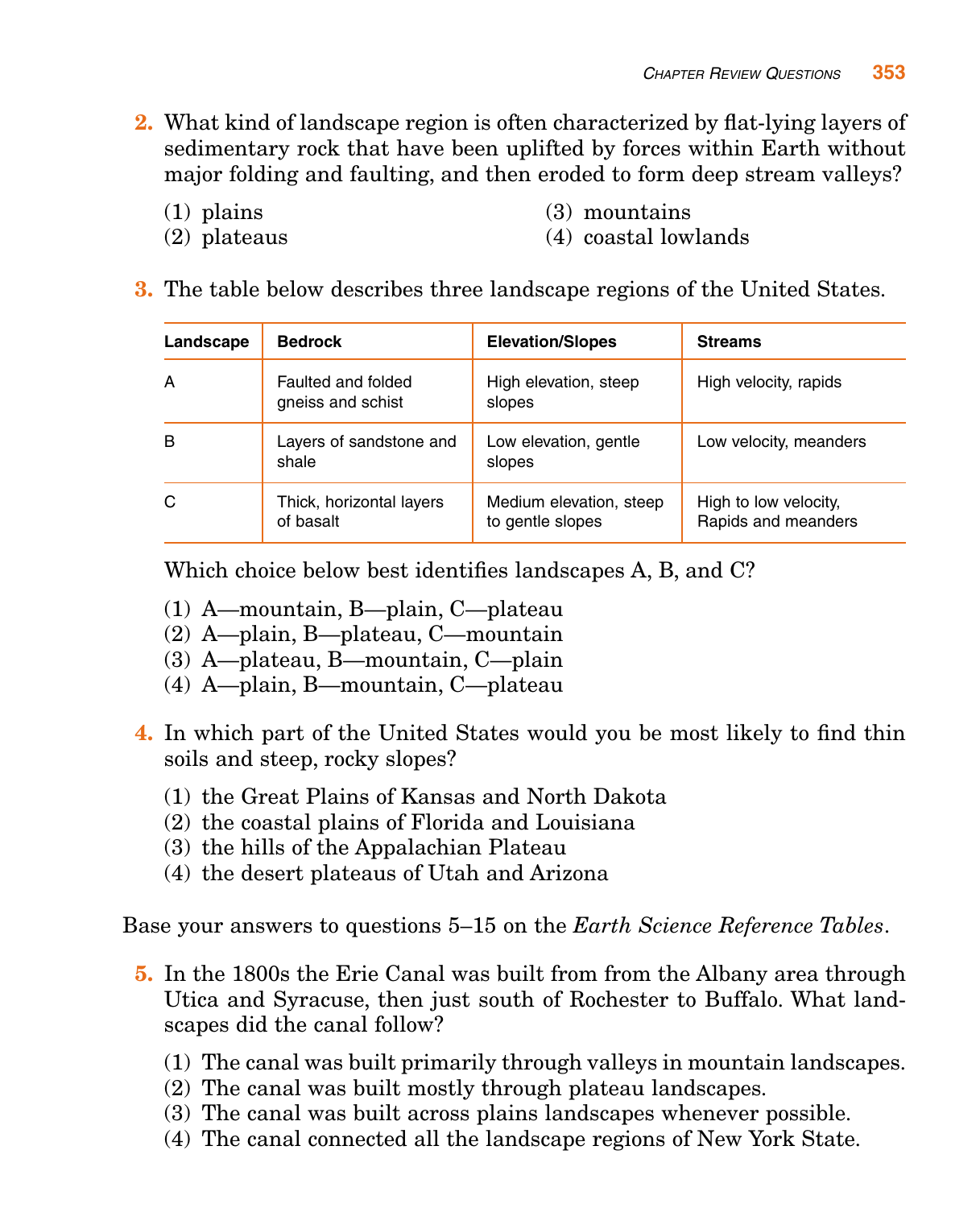- **6.** Within New York State, the Genesee River and the Susquehanna River flow mostly through which landscape region?
	- (1) the Hudson-Mohawk Lowlands (3) the Allegheny Plateau
	- (2) the Atlantic Coastal Plain (4) the Adirondack Mountains
- **7.** Tilted, metamorphosed bedrock is typically found in which New York State landscape region?
	- (1) Taconic Mountains (3) Tug Hill Plateau
	-
- 
- (2) Atlantic Coastal Plain (4) Erie-Ontario Lowlands
- **8.** The Catskills are actually a part of what larger landscape region?
	- (1) the Adirondack Mountains (3) the Allegheny Plateau
	- (2) the New England Highlands (4) the Manhattan Prong
- 
- 
- **9.** What is the smallest distance from the southern boundary of the Adirondack Mountains landscape to the northern boundary of the Allegheny Plateau?
	-
	- (1) approximately 10 km (3) approximately 100 km
	- (2) approximately 50 km (4) greater than 200 km
- **10.** Which two locations are in the same New York State landscape region?
	- (1) Albany and Old Forge
	- (2) Massena and Mt. Marcy
	- (3) Binghamton and New York City
	- (4) Jamestown and Ithaca
- **11.** Buffalo, New York, and Plattsburgh, New York, are both located in landscape regions classified as
	- (1) highlands. (3) plateaus.
	-
- 
- (2) lowlands. (4) mountains.
- **12.** It is feared that global warming could melt the polar ice caps and cause sea level to rise. Which part of New York State would most likely be flooded if this were to occur?
	-
	- (1) Allegheny Plateau (3) Adirondack Mountains
	- (2) Erie-Ontario Lowlands (4) Atlantic Coastal Plain
-